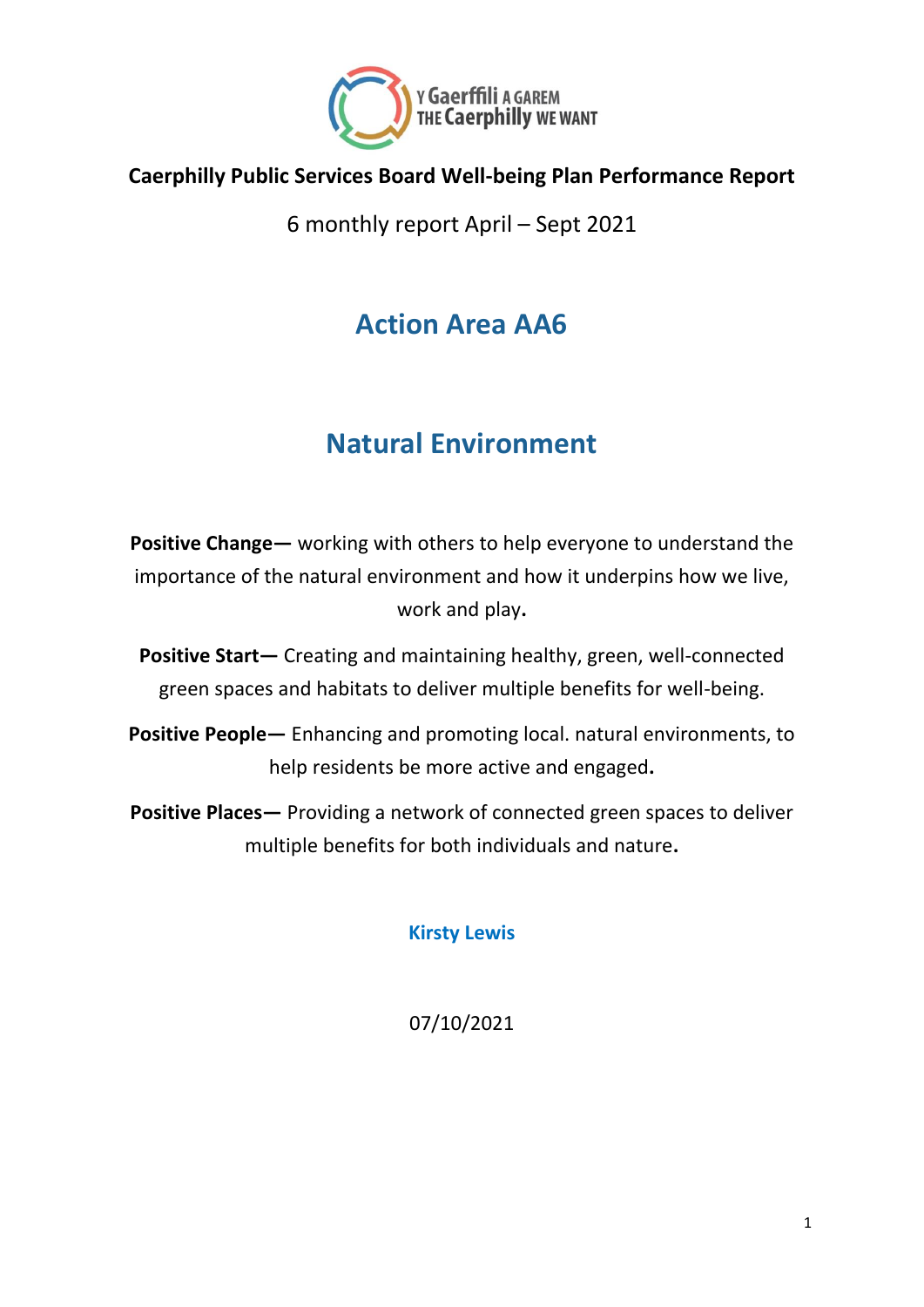

# **Performance Levels**

| Performance measures where identifiable                 | Is there a risk<br>this will not<br>be achieved? |
|---------------------------------------------------------|--------------------------------------------------|
| Improved access to green spaces in the local community  | No.                                              |
| Improved knowledge of barriers to accessing green space | No.                                              |

| <b>Quantifiable measures</b>                                      | Is there a risk<br>this will not<br>be achieved? |
|-------------------------------------------------------------------|--------------------------------------------------|
| Improvement in access to green space in the local community to    | No                                               |
| encourage greater use.                                            |                                                  |
| Improved knowledge and understanding to the barriers to accessing | No                                               |
| green space                                                       |                                                  |
| Community involvement in protecting and enhancing the natural     | No                                               |
| environment                                                       |                                                  |

## **Evidence**

| <b>Priority</b>                                     | <b>Comment</b>                                                                                                                                                                                                                                                                                                                                      |
|-----------------------------------------------------|-----------------------------------------------------------------------------------------------------------------------------------------------------------------------------------------------------------------------------------------------------------------------------------------------------------------------------------------------------|
| Priority 1: Targeted improvement of<br>green spaces | A major tree planting and habitat improvement<br>programme, that engages with residents and<br>volunteers to maximise the carbon offsetting,<br>biodiversity benefits and understanding of<br>climate change issues.                                                                                                                                |
| Priority 2: Grow, cook, eat                         | Involving people in sustainable local food<br>activity as a way to enhance connection to<br>nature, promote sustainable behaviours and<br>improve health, e.g. increasing allotment<br>provision, involving volunteers, supporting<br>community initiatives.                                                                                        |
| Priority 3: New Recovery Priority<br>Flooding:      | Flooding is a key issue in Caerphilly. Green<br>Spaces group to feed into new LDP, Natural<br>Flood Management to be explored alongside<br>engineering works with multiple benefits of<br>Green spaces to be integrated into<br>development for people and biodiversity to<br>benefit all. Policy Planning to be included in<br>Green Spaces Group. |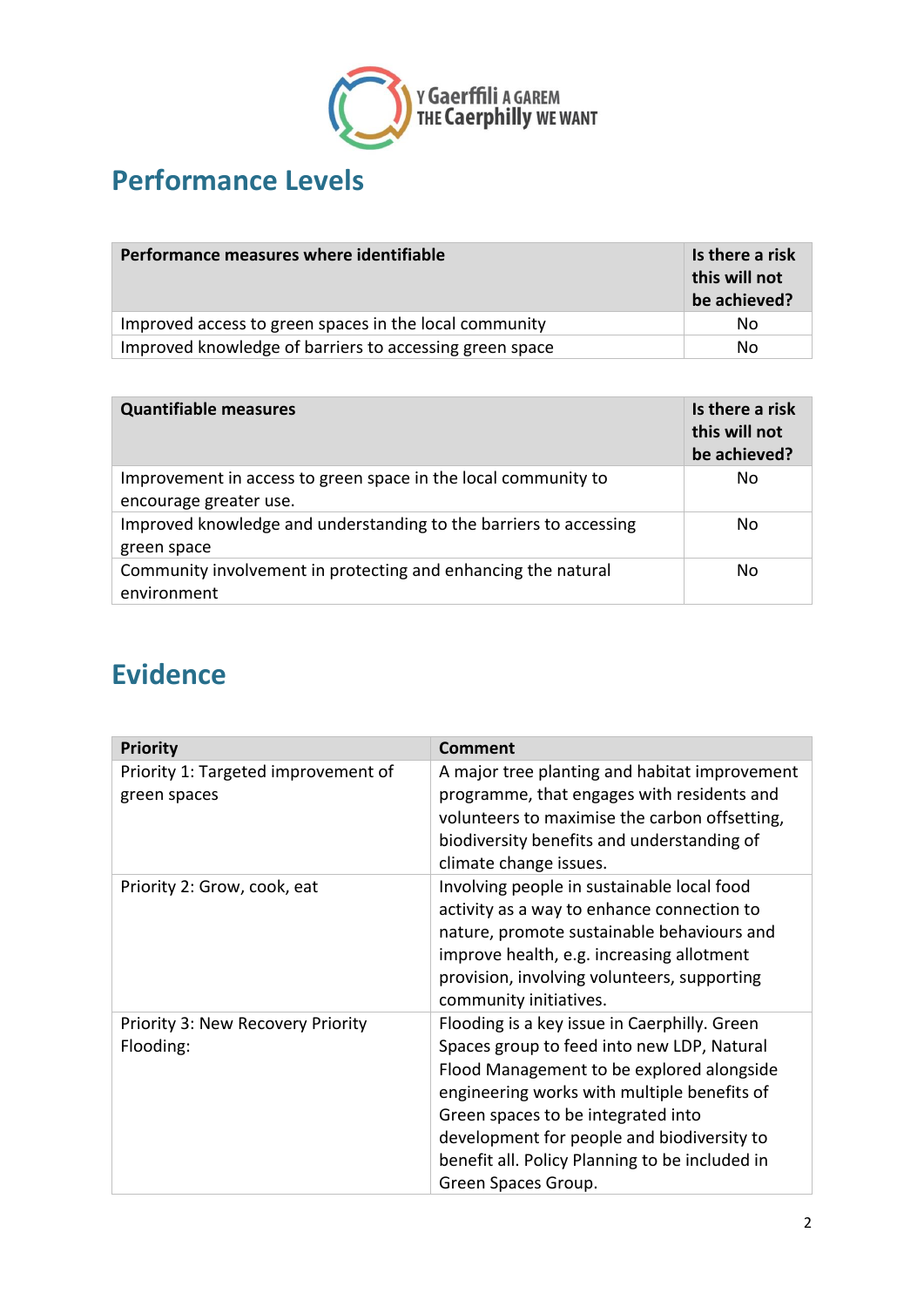

| The Green Infrastructure plan  | The Green Infrastructure plan for the county<br>borough has been approved.                                                                                   |
|--------------------------------|--------------------------------------------------------------------------------------------------------------------------------------------------------------|
| <b>Green Active Travel</b>     | Green Active Travel project at Tir y Berth<br>ongoing - launch event was planned for the<br>spring (new date tbc)                                            |
| Ystrad Mynach mapping project. | Ystrad Mynach mapping project (looking at use<br>of green space and future opportunities) -<br>report being finalised pending publication of GI<br>Strategy. |

# **Key Tasks**

| <b>Ref</b>   | <b>Task</b>                                                                                                                                           | <b>Progress</b>                                                                                                                                                                                                                                                                                                                                                                                                                                                                                                                                                 |
|--------------|-------------------------------------------------------------------------------------------------------------------------------------------------------|-----------------------------------------------------------------------------------------------------------------------------------------------------------------------------------------------------------------------------------------------------------------------------------------------------------------------------------------------------------------------------------------------------------------------------------------------------------------------------------------------------------------------------------------------------------------|
| A            | Create, complete and<br>implement an integrated<br>Green Infrastructure Strategy.                                                                     | Green Spaces Group were involved in early<br>stages of GI Strategy development in 2018 and<br>item regularly discussed at Green Spaces Group<br>meetings since. Work on the Strategy was led<br>by CCBC and has been published. This is a key<br>document that outlines assets and<br>opportunities at a strategic level and informs<br>future work programme of this Action Area.                                                                                                                                                                              |
| B            | Establish a funding group of<br>PSB organisations to share<br>knowledge and identify<br>opportunities for collaborative<br>projects and funding bids. | Members of Core Group feed into existing<br>Gwent-wide partnerships - Resilient Greater<br>Gwent (ENRaW funded) and Gwent Green Grid<br>Partnership (hoping for ENRaW funding). Also<br>Resilient Uplands project and have fed into G-<br>SWAG and Area Statement work so the work in<br>Caerphilly is aligned with that across Gwent and<br>benefitting from shared learning and<br>approaching delivery at the right scale.                                                                                                                                   |
| $\mathsf{C}$ | Map existing delivery, assets,<br>opportunities and gaps of our<br>green spaces and identify<br>opportunities for change.                             | GI Strategy is key here. To complement that<br>strategic look at green space, NRW funded<br>(£5k) a place-based look at assets and<br>opportunities in Ystrad Mynach, to help bring<br>the GI Strategy to life on the ground.<br>Groundwork carried out this work and it is<br>finished but not yet used . The focus was<br>engagement with the community to look at<br>how they did/didn't use green spaces, what<br>they valued, what the barriers and<br>opportunities were to using green spaces to be<br>a greater part of people's daily lives. Intention |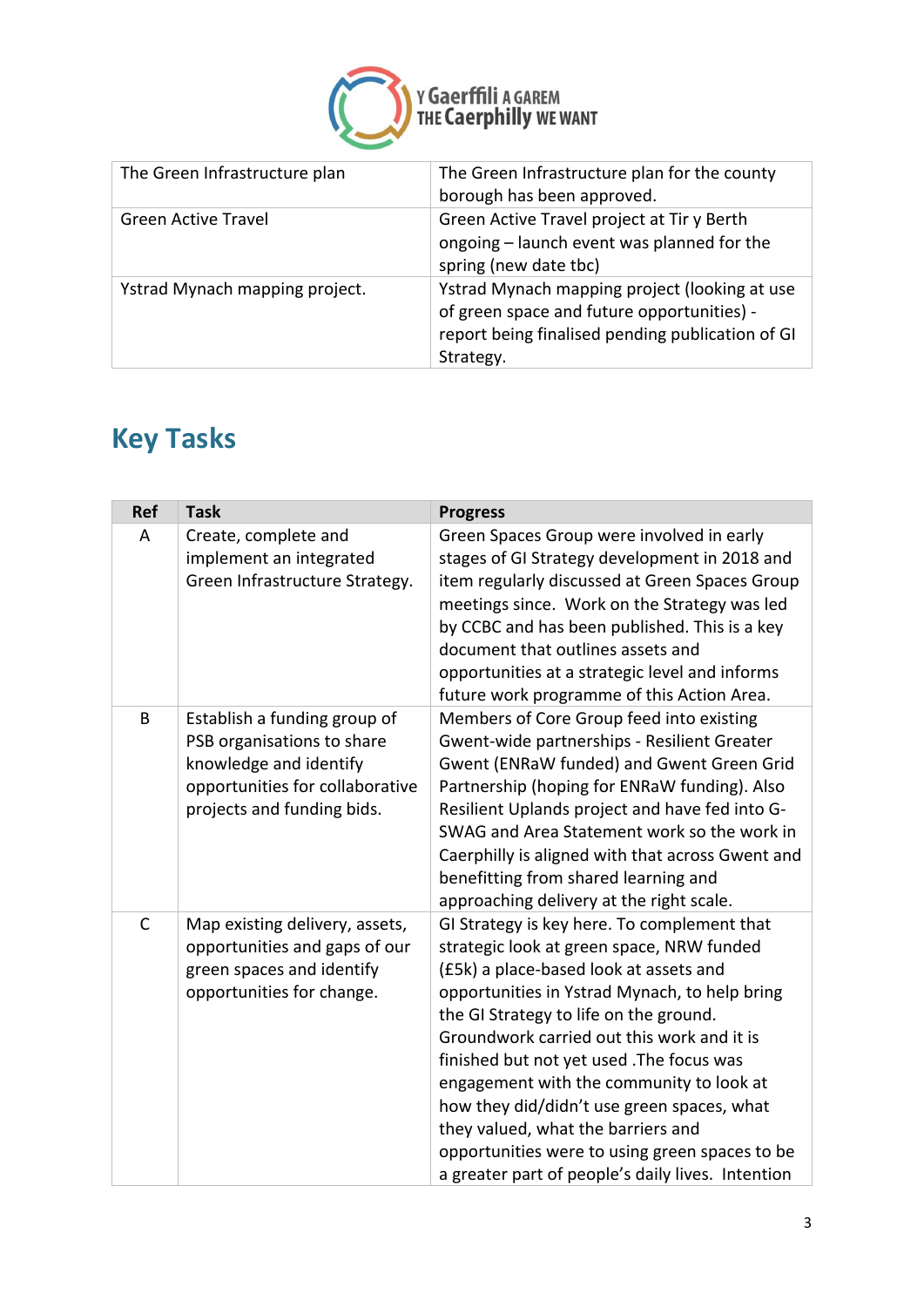

|   |                                                                                                                                  | is to use this as part of the comms when the GI<br>Strategy is rolled out. Also link here to PSB<br>Assets Action Area and mapping of green assets<br>(CCBC Tracy Evans attends that group and feeds<br>back to Core Group). No action yet with regard<br>to green public assets.                                                                                                                                                                                                                                                                                                                                                                                                                                                                                                                                                                                                                                                                                                                                                   |
|---|----------------------------------------------------------------------------------------------------------------------------------|-------------------------------------------------------------------------------------------------------------------------------------------------------------------------------------------------------------------------------------------------------------------------------------------------------------------------------------------------------------------------------------------------------------------------------------------------------------------------------------------------------------------------------------------------------------------------------------------------------------------------------------------------------------------------------------------------------------------------------------------------------------------------------------------------------------------------------------------------------------------------------------------------------------------------------------------------------------------------------------------------------------------------------------|
| D | Implement actions to increase<br>the contribution that the<br>environment makes to the<br>health and well-being of<br>residents. | Delivered an active travel project in Tir y Berth<br>with NRW and ABUHB funding. Engagement<br>with local community about improvements to a<br>neglected route alongside the River Rhymney.<br>Enhancements to interpretation, promotion<br>(map of route and linkages to active travel<br>network), biodiversity enhancements and<br>improvements to the route infrastructure. It<br>was planned to launch the revamped route in<br>spring 2020, but COVID delayed this. Have<br>linked to Volunteering Action Area and reps<br>from that work area attend Green Spaces<br>Group. Community group involved with Tir y<br>Berth project. Volunteering identified as key in<br>one of the delivery themes for 2021. Hope that<br>GI Strategy will help us to spatially prioritise<br>where next delivery should be. David Llewellyn<br>(Caerphilly Integrated Wellbeing Network lead)<br>has now joined the Core Group to help ensure<br>that delivery joined up with ABUHB's priorities.<br>Wellbeing Assessment currently underway |
| E | Identify and mitigate against<br>flood risk in the county<br>borough                                                             | Flooding is a key issue in Caerphilly. Green<br>Spaces group to feed into new LDP, Natural<br>Flood Management to be explored alongside<br>engineering works with multiple benefits of<br>Green spaces to be integrated into<br>development for people and biodiversity to<br>benefit all. Policy Planning to be included in<br>Green Spaces Group.                                                                                                                                                                                                                                                                                                                                                                                                                                                                                                                                                                                                                                                                                 |
| F | Identify the opportunities for<br>PSB Partners to share<br>resources, assets and staff.                                          | Core Group has worked well in partnership and<br>contributed funding to shared projects.                                                                                                                                                                                                                                                                                                                                                                                                                                                                                                                                                                                                                                                                                                                                                                                                                                                                                                                                            |